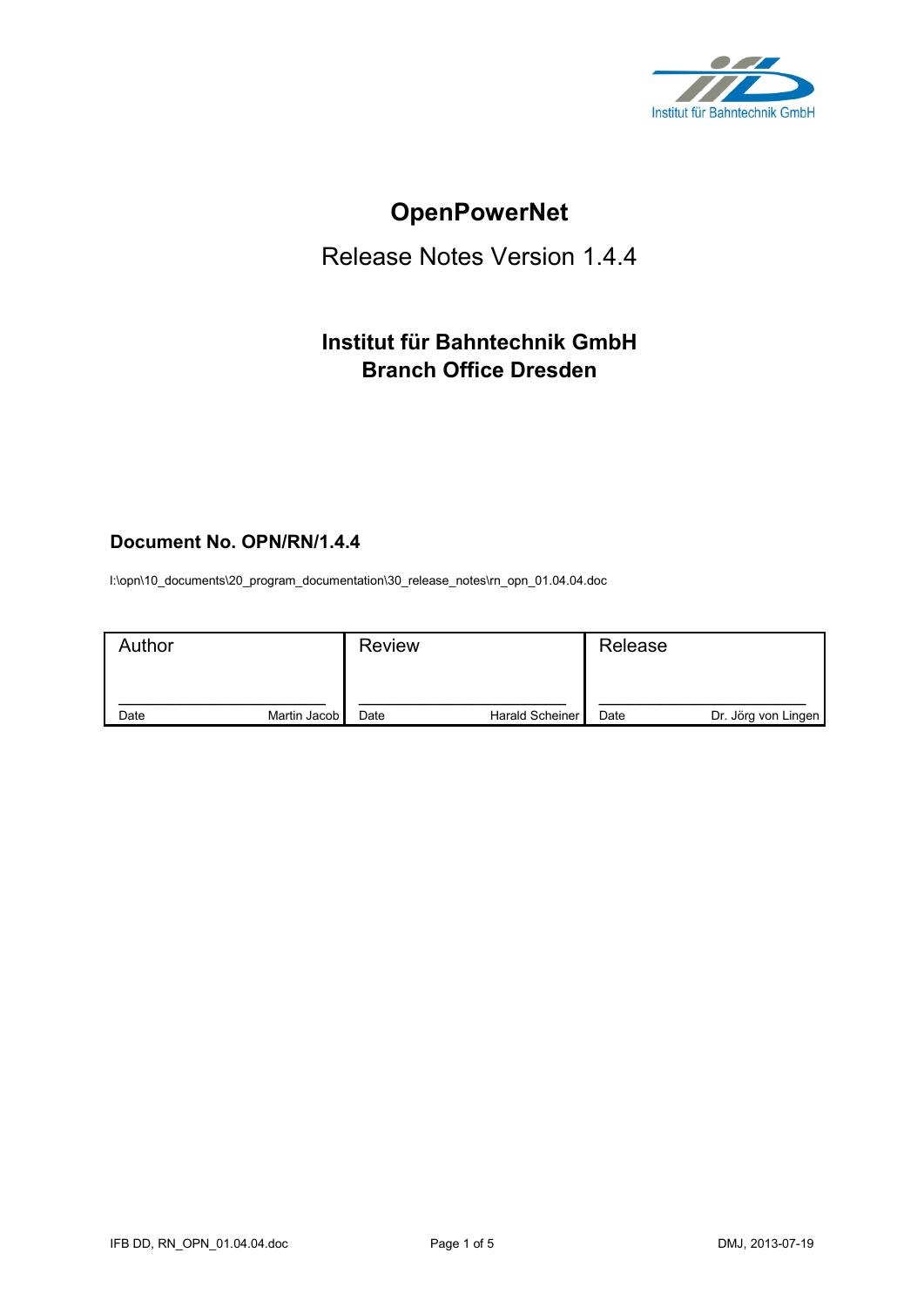#### **1 Introduction**

#### **1.1 Overview**

The purpose of this document is to describe the changes and the status of OpenPowerNet version 1.4.4. The document contains:

- List of delivered files on DVD,
- Description of the main functionality,
- Any restrictions known,
- List of corresponding documentation and
- Known issues.

#### **1.2 Configuration**

See document Installation Instruction version 1.4.4 for required third-party software versions.

#### **1.3 Acronyms and abbreviations**

The following abbreviations are used within this document.

| <b>Abbreviation</b> | <b>Description</b>                |
|---------------------|-----------------------------------|
| 2AC                 | 2 Phase AC                        |
| <b>AC</b>           | <b>Alternating Current</b>        |
| <b>ATM</b>          | <b>Advance Train Module</b>       |
| <b>DC</b>           | <b>Direct Current</b>             |
| <b>DVD</b>          | <b>Digital Versatile Disk</b>     |
| <b>GUI</b>          | <b>Graphical User Interface</b>   |
| <b>ODBC</b>         | <b>Open Database Connectivity</b> |
| <b>PSC</b>          | <b>Power Supply Calculation</b>   |

#### **2 List of files on DVD delivery**

```
OPN InstallationInstruction 1.4.4.pdf
OPN ReleaseNotes 1.4.4.pdf
OPN_UserManual_1.4.4.pdf
OpenPowerNet\my.ini
OpenPowerNet\createUser.bat
OpenPowerNet\OpenPowerNet-1.4.4.zip
OpenTrack\OpenTrack.V_1.7.2.2013-05-30.zip
ThirdPartyPrograms\ required by OpenPowerNet, see Installation Instructions
update\
```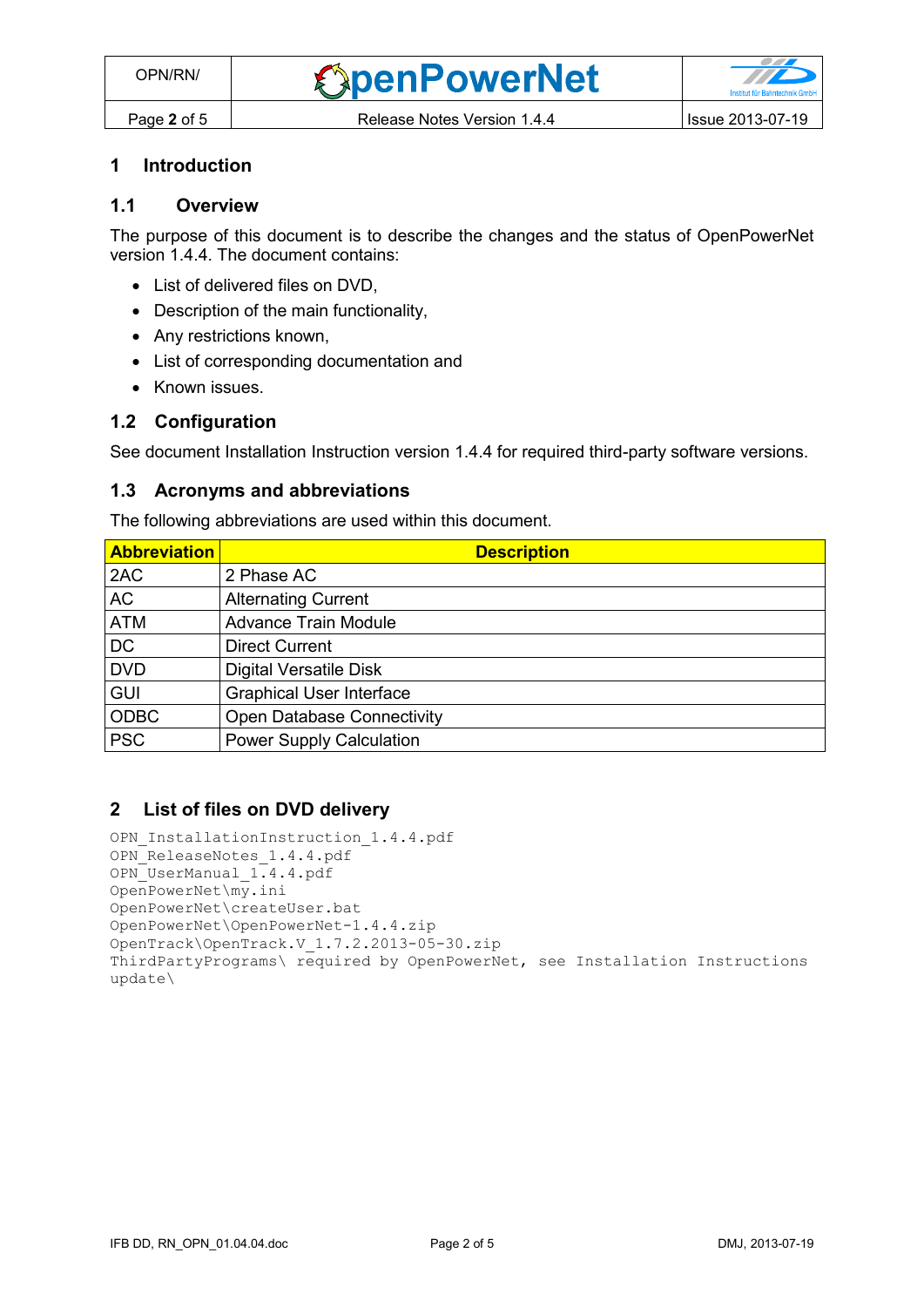*<u>SpenPowerNet</u>* 



## **3 Main functionality**

OpenPowerNet version 1.4.4 has the following main functionality:

- Calculation of AC, 2AC and DC power supply system,
- Calculation of magnetic coupling of conductors is done internally,
- AC / 2AC power supply models:
	- o Transformer,
	- o Auto transformer,
	- o Booster transformer,
- DC power supply models:
	- o Rectifier,
	- o Energy storage for stabilisation of line voltage and energy saving
- Voltage limiting device model to limit the touch voltage.
- Calculation of tractive effort with retroactive effect to the railway operation simulator OpenTrack,
- Calculation regenerative braking,
- Consideration of tractive and braking current limitation,
- Consideration of power factor at vehicle pantograph,
- Calculation of electrical engines with single or multiple propulsion systems,
- Division of power consumption for multiple Train Operating Companies,
- Evaluation of engine energy storage,
- Consideration of coasting behaviour of the courses,
- Consideration of changing train mass at station stops,
- Calculation of short circuit currents,
- Quick evaluation of network structure using constant current engine model,
- Visualisation of results using prepared Excel-Files and
- Visualisation of results using the automated analysis of the Analysis Tool generating Excel and PDF files for:
	- o Minimum pantograph voltage,
	- o Maximum touch voltage,
	- o Maximum leakage current,
	- o Substation:
		- Feeder current versus time and as  $TRLPC<sup>1</sup>$ ,
		- **Busbar voltage versus time**
		- Power (P,Q,S) versus time and as TRLPC for input, output and total (per substation and total of all substations of a network),
		- Power factor versus time
	- o Energy overview
	- o Vehicle specific overview

 $\overline{a}$ 

<sup>1</sup> The **T**ime-**R**ated **L**oad **P**eriods **C**urve (TRLPC) shows the maximum or minimum of a set of varying window-size averages where the window time duration is defined by the x-axis value.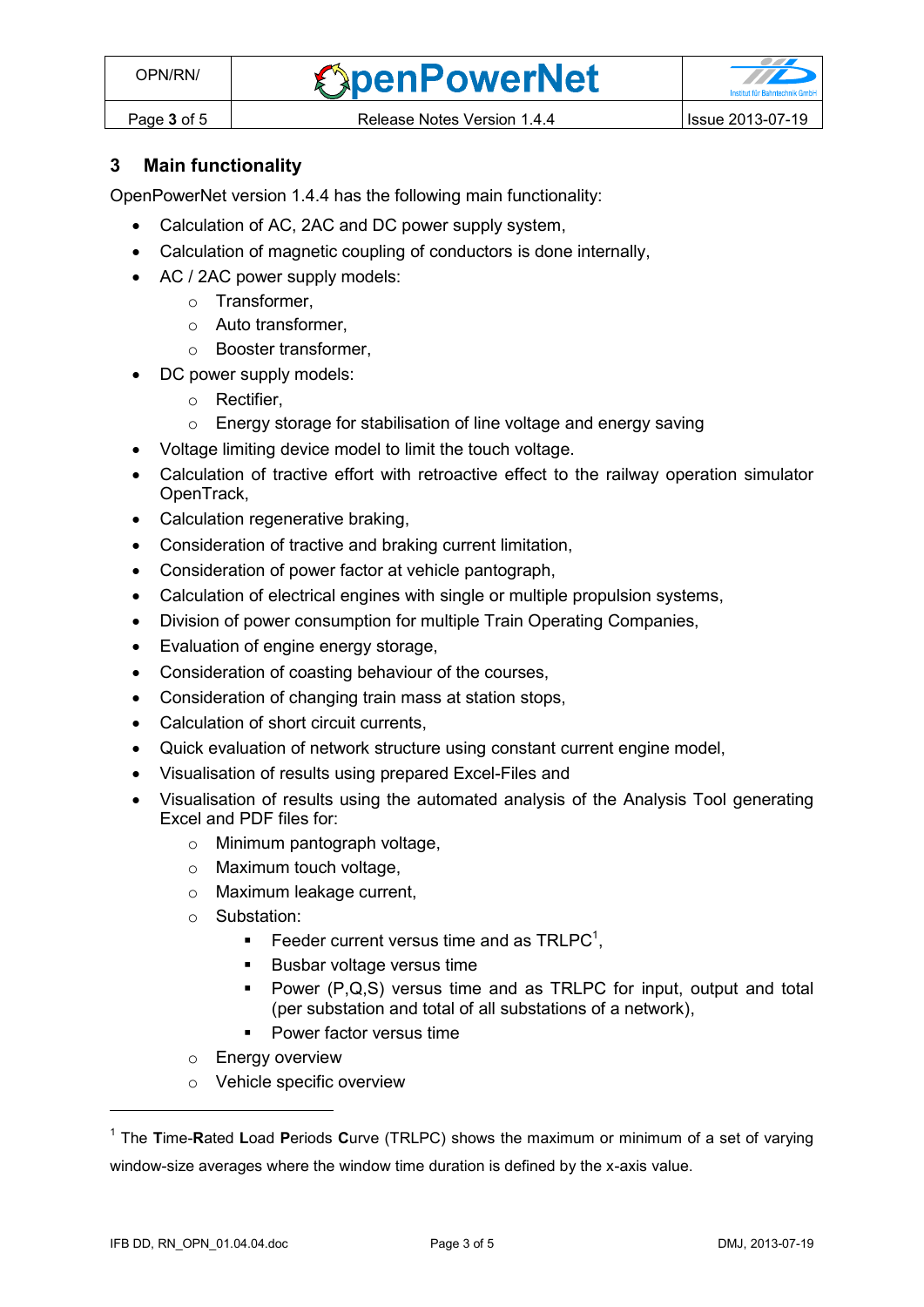### **4 Changes since version 1.4.3**

- **General:**
	- Requested effort from OpenTrack while braking with corrected deceleration on gradients was not correct. Fixed since OpenTrack 1.7.2 (2013-05-30).
- **ATM:**
	- none
- **PSC:**
	- none
- **PSC Viewer:**
	- none
- **Excel Analysis:**
	- none
- **Analysis Tool:**
	- Magnetic Field:
		- Use new (selectable) colormap that fits between iso lines. Removed integration of current direction from calculation of magnetic flux density which would lead to misleading results. Also removed the absoluteValues option from GUI and preset.
		- Added possibility to create output for magnetic strength (H-Field).
		- Rearranged preset iso lines to show  $3.77 \mu T$  (3 A/m) and  $12.57 \mu T$  (10 A/m).
	- Inline measurement:
		- Selection of timesteps is now consistent with automatic analysis (timeStart  $\leq$ timeWindow < timeEnd).
	- Improved performance of database query for line conductor voltage and leakage current.
	- Fixed some issues when using network time definitions.

#### **5 Known restrictions**

OpenPowerNet is tested with OpenTrack version 1.7.2 (2013-05-30) and should only be used with this version.

OpenPowerNet is a single user application. It is not tested to use the same database for multiple users at the same time.

The Engine-File uses the RailML rollingstock schema version 1.03 with OpenPowerNet specific extensions and is therefore not 100% compatible with the mentioned version 1.03.